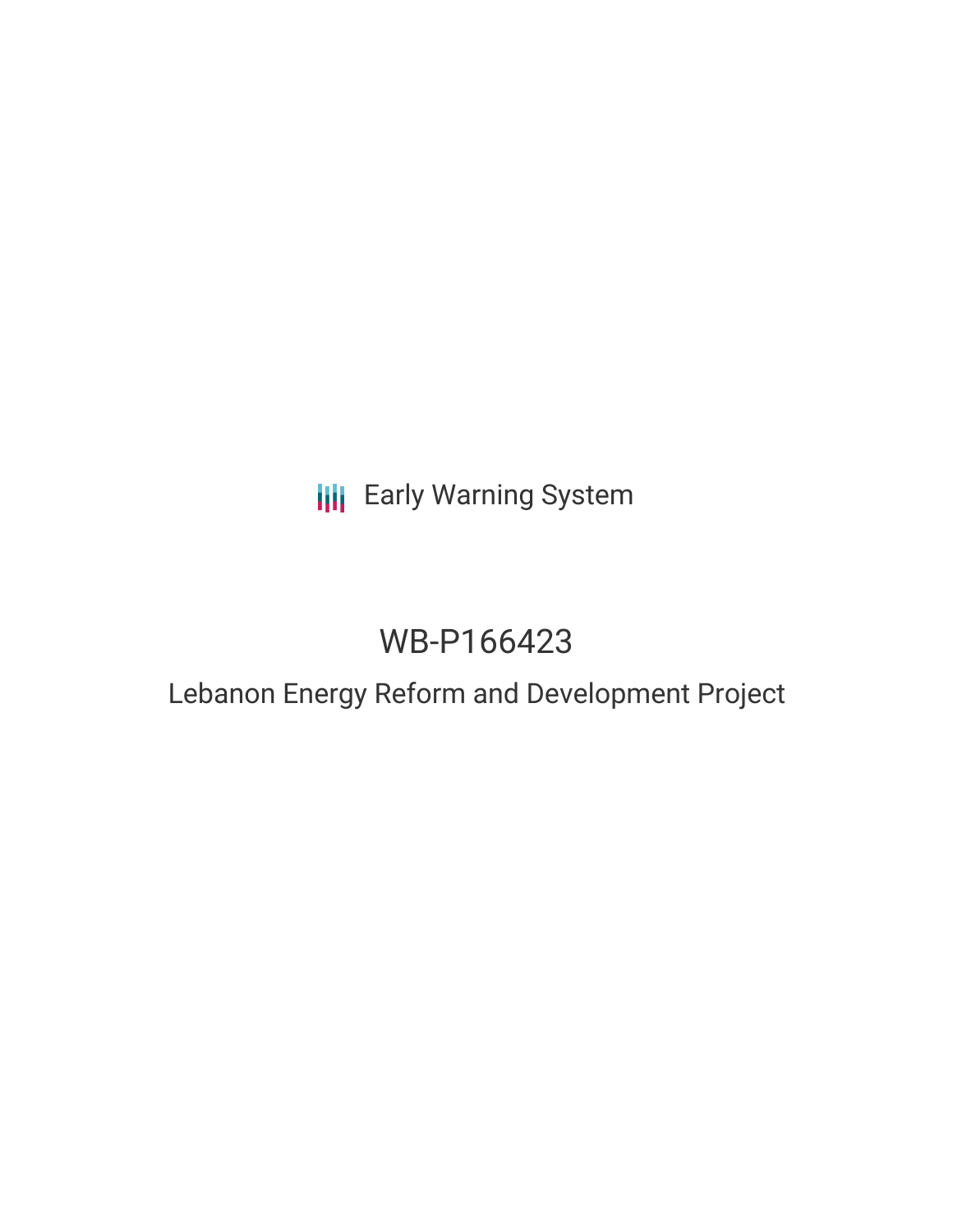

#### **Quick Facts**

| <b>Countries</b>               | Lebanon                    |
|--------------------------------|----------------------------|
| <b>Financial Institutions</b>  | World Bank (WB)            |
| <b>Bank Risk Rating</b>        | А                          |
| <b>Borrower</b>                | Government of Lebanon      |
| <b>Sectors</b>                 | Energy, Law and Government |
| <b>Investment Type(s)</b>      | Loan                       |
| <b>Investment Amount (USD)</b> | \$500.00 million           |
| <b>Project Cost (USD)</b>      | \$500,00 million           |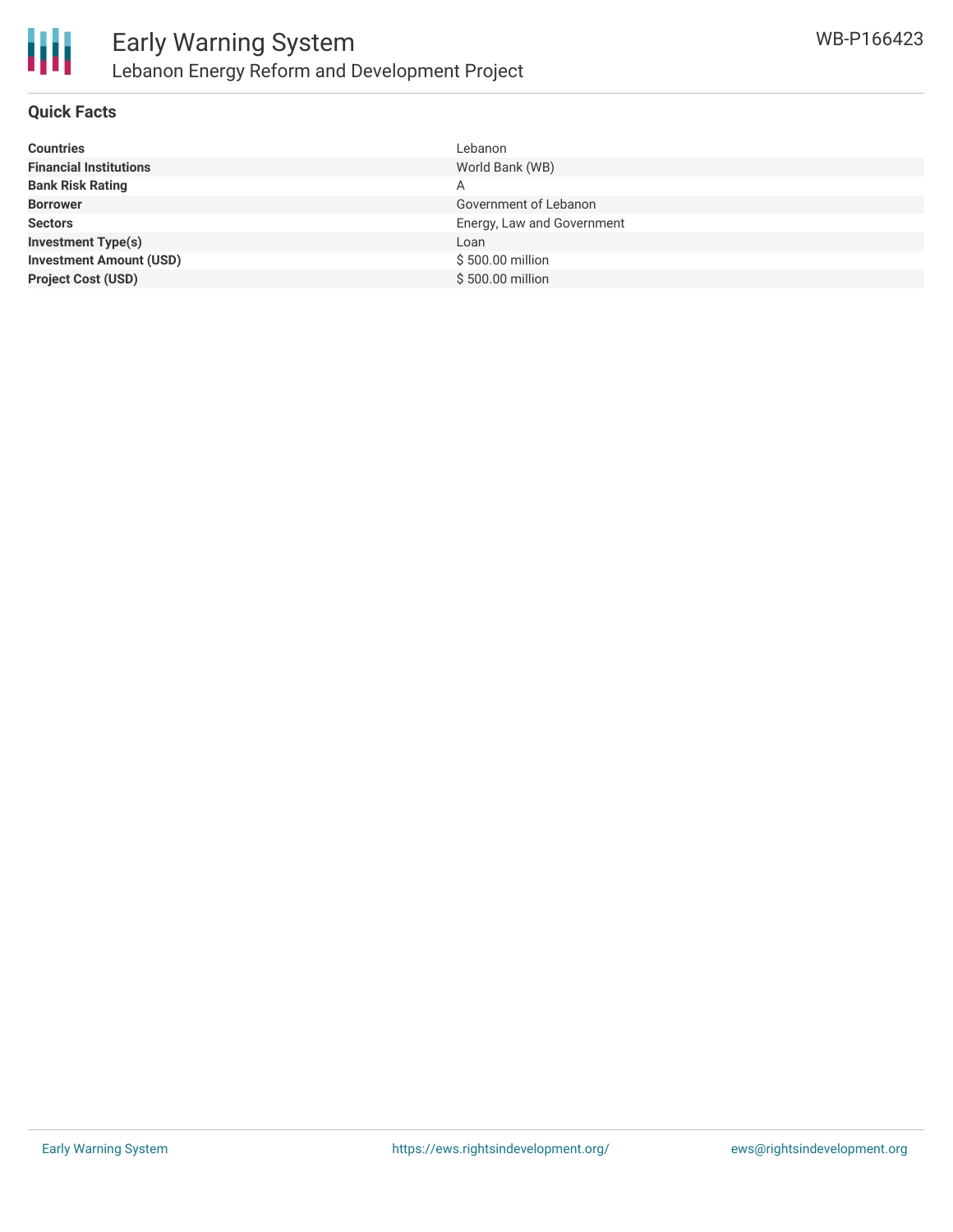

# **Project Description**

\*Project description not provided at the time of disclosure\*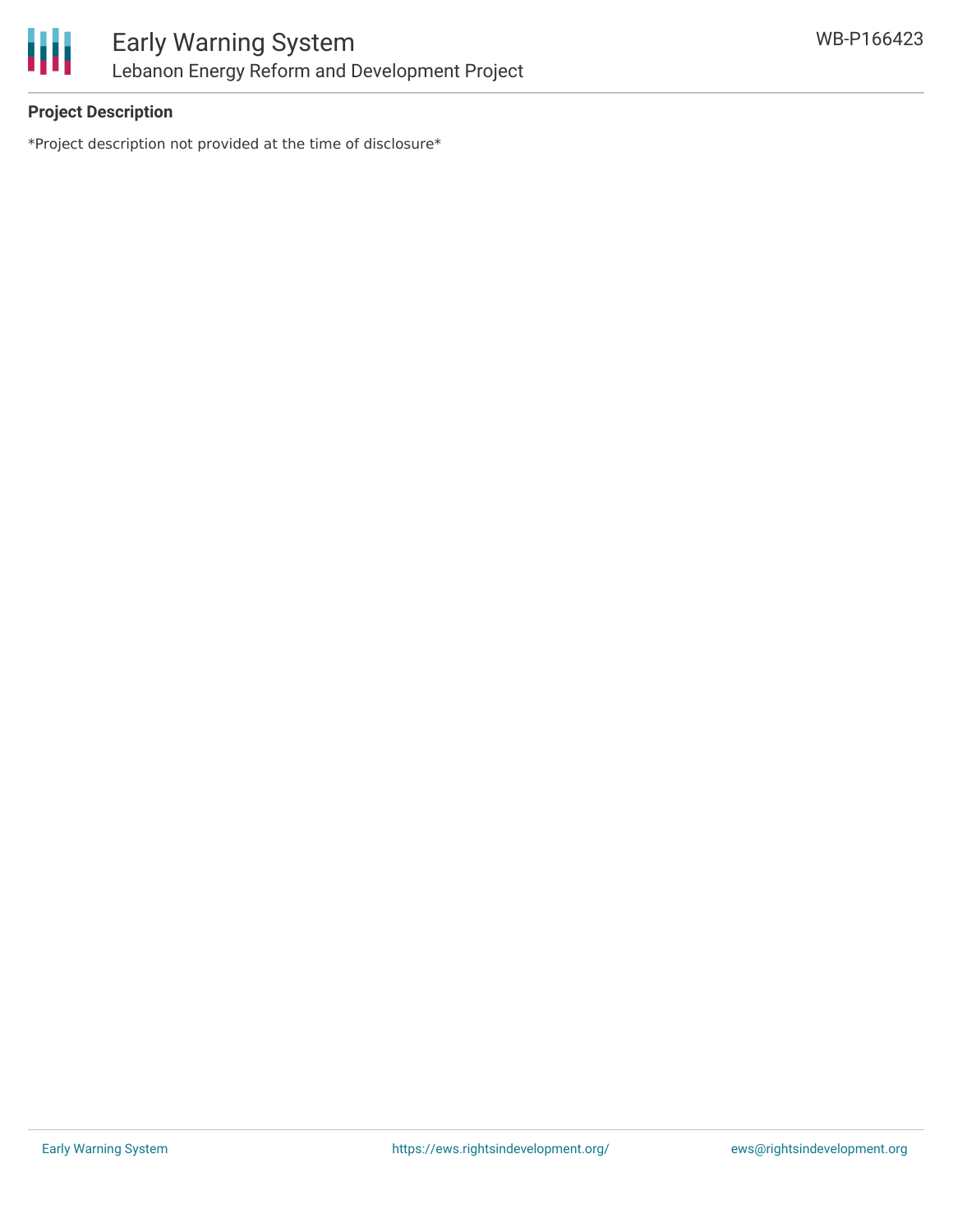

## **Investment Description**

World Bank (WB)